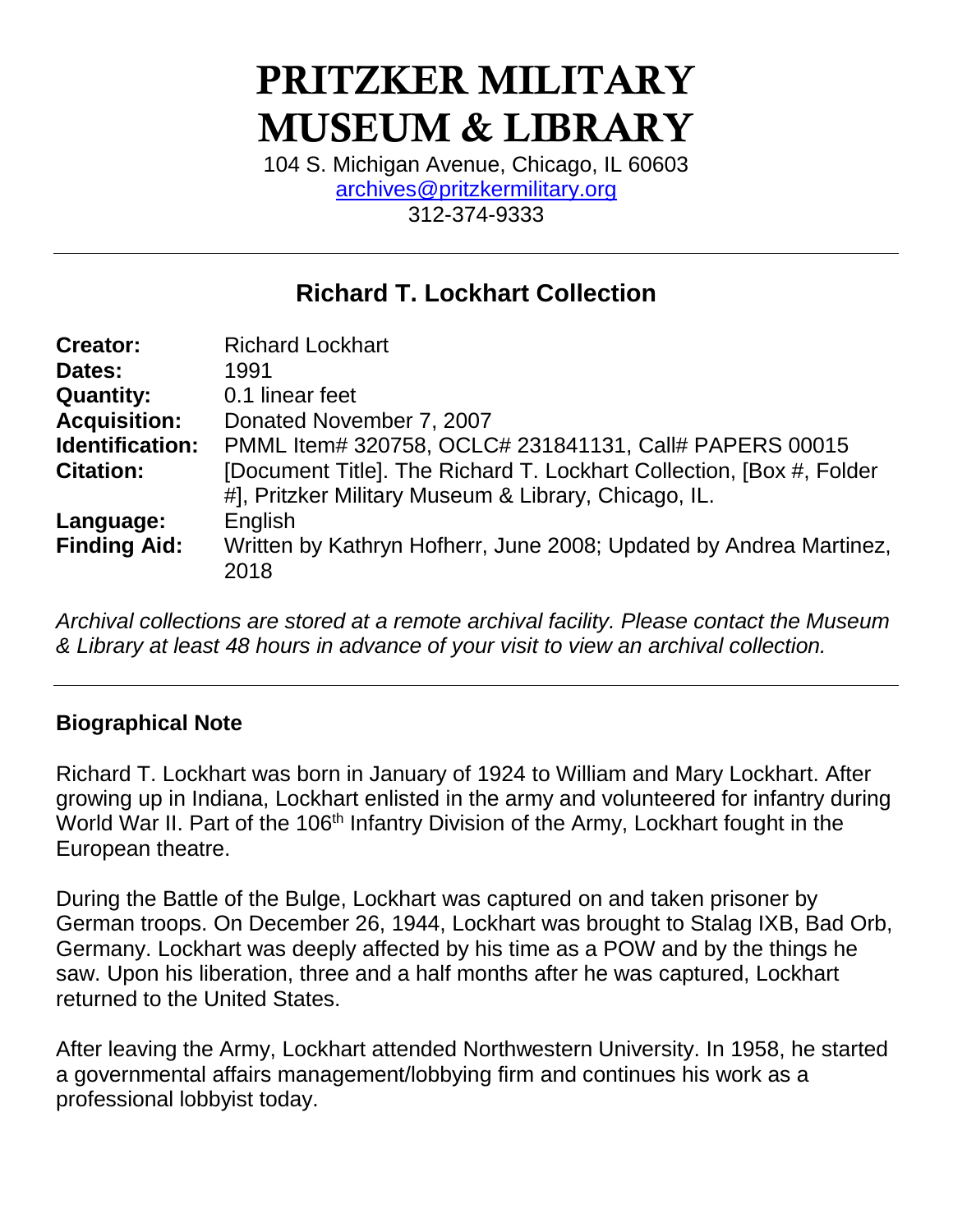Lockhart has made it a personal quest to educate the American public about the realities of the Holocaust. He has delivered speeches and written articles addressing the fact that Jewish-American soldiers were not impervious to the atrocities of the Holocaust. After seeing many of his fellow POWs taken to slave labor camps, Lockhart devoted his life to informing the American public of their stories.

#### **Awards**

Bronze Star, Combat Infantry Badge

# **Scope and Content of the Collection**

The collection consists of a speech given by Lockhart at a Holocaust Ceremony in Springfield, Illinois recalling his service in the United States Army during World War II. The speech touches on Lockhart's experiences as a prisoner of war following the Battle of the Bulge and focuses on his memory of Jewish-American soldiers taken to slave labor camps.

#### **Arrangement**

The collection is contained within one archival folder.

# **Rights**

Copyrights held by the donor were transferred to the Pritzker Military Museum & Library. All other rights are held by the author or publisher. Users assume responsibility for following copyright laws as established by US Code Title 17.

#### **Related Collections**

John Zukowski Collection Irving Heymont Collection Walter R. Noennig Collection Jack D. Gordon Collection